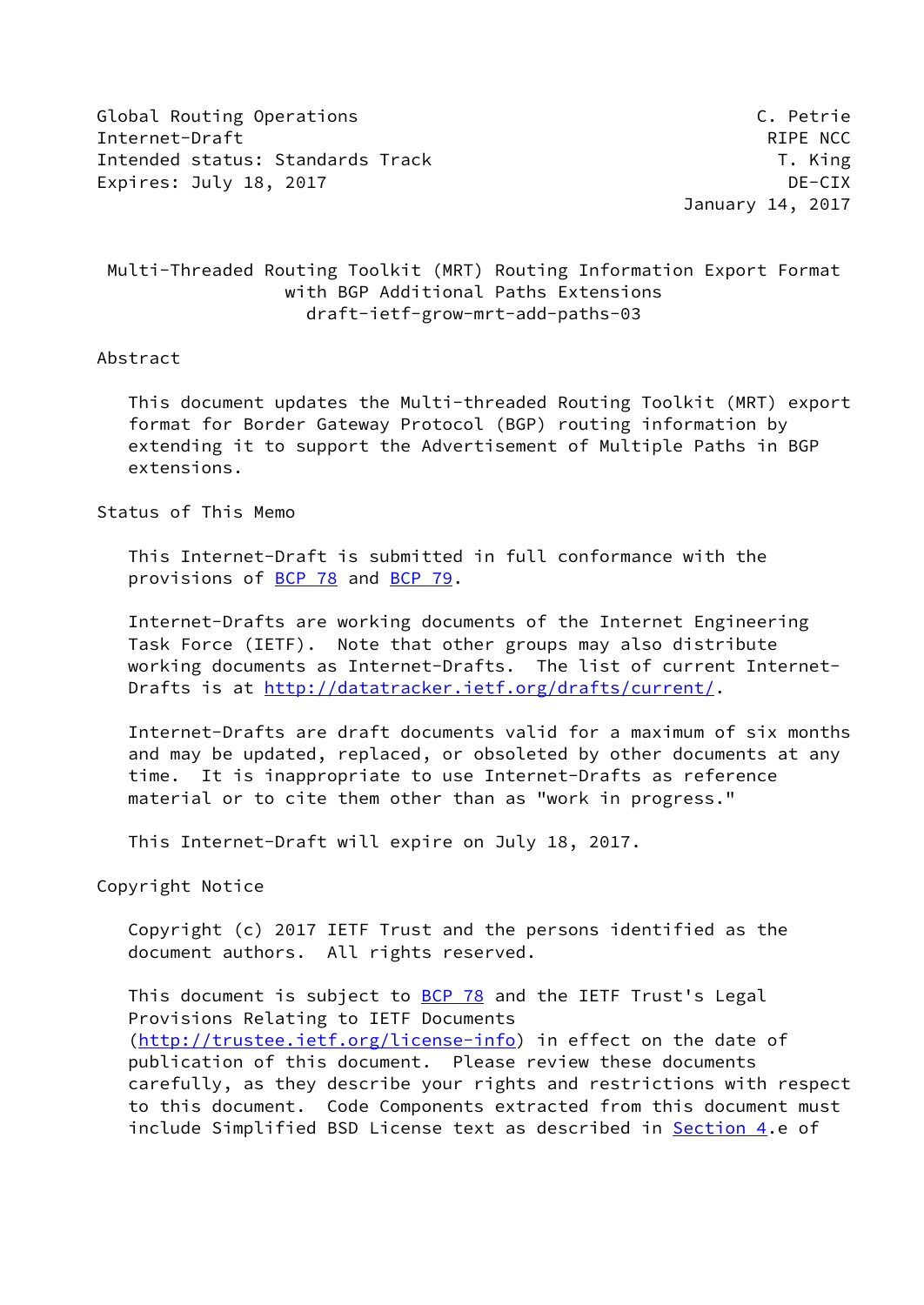<span id="page-1-1"></span>Internet-Draft Additional Paths Extensions in MRT January 2017

 the Trust Legal Provisions and are provided without warranty as described in the Simplified BSD License.

Table of Contents

|                                               | $\overline{2}$          |
|-----------------------------------------------|-------------------------|
| 2.                                            | $\overline{2}$          |
| MRT Subtypes for Types BGP4MP/BGP4MP_ET<br>3. | $\overline{\mathbf{3}}$ |
| MRT Subtypes for Type TABLE_DUMP_V2<br>4.     | $\overline{\mathbf{3}}$ |
| 4.1. AFI/SAFI specific RIB Subtypes           | $\overline{3}$          |
| 4.2. RIB_GENERIC_ADDPATH Subtype              | $\overline{4}$          |
|                                               | $\overline{4}$          |
| $5.1$ . BGP4MP/BGP4MP_ET Subtype codes:       | $\overline{4}$          |
| 5.2. TABLE_DUMP_V2 Subtype codes:             | $\overline{5}$          |
|                                               | $\frac{5}{2}$           |
|                                               | $\overline{5}$          |
| $7.1$ . Normative References                  | $\overline{5}$          |
| 7.2.                                          | 6                       |
|                                               | 6                       |
|                                               |                         |

#### <span id="page-1-0"></span>[1](#page-1-0). Introduction

The MRT record format [[RFC6396](https://datatracker.ietf.org/doc/pdf/rfc6396)] was developed to provide researchers and engineers a means to encapsulate, export, and archive routing protocol transactions and routing information base snapshots.

The Advertisement of Multiple Paths in BGP [[RFC7911\]](https://datatracker.ietf.org/doc/pdf/rfc7911) defines a BGP extension to allow the advertisement of multiple paths for the same address prefix without the new paths implicitly replacing any previous ones.

 This document contains an optional extension to the MRT format [\[RFC6396](https://datatracker.ietf.org/doc/pdf/rfc6396)] and introduces additional definitions of MRT subtype fields to permit representation of multiple path advertisements [\[RFC7911](https://datatracker.ietf.org/doc/pdf/rfc7911)].

<span id="page-1-2"></span>[2](#page-1-2). Rationale

 MRT parsers are usually stateless. In order to parse BGP messages which contain data structures that depend on the capabilities negotiated during the BGP session setup, the so-called MRT subtypes are utilized. The Advertisement of Multiple Path [[RFC7911](https://datatracker.ietf.org/doc/pdf/rfc7911)] extension for BGP alters the encoding of the BGP NLRI format for withdraws and announcements. Therefore new BGP4MP/BGP4MP\_ET subtypes as defined in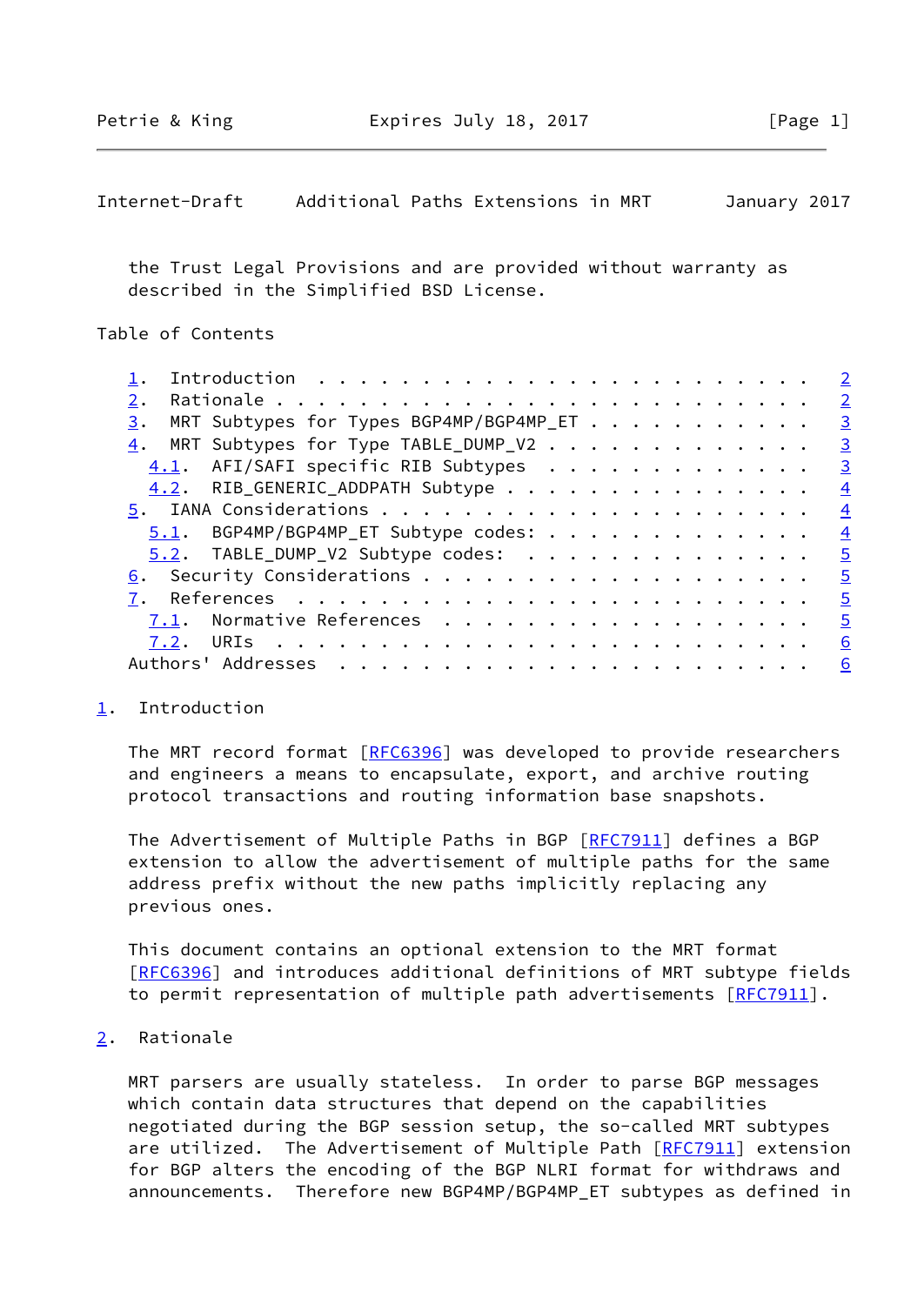[\[RFC6396](https://datatracker.ietf.org/doc/pdf/rfc6396)] are required to signal to a MRT parser how to parse the NLRI.

In section [4.3 \[RFC6396\]](https://datatracker.ietf.org/doc/pdf/rfc6396#section-4.3) of the MRT specification RIB subtypes are specified. Prefix length and prefix fields are encoded in the same

| Petrie & King | Expires July 18, 2017 | [Page 2] |
|---------------|-----------------------|----------|
|               |                       |          |

<span id="page-2-2"></span>Internet-Draft Additional Paths Extensions in MRT January 2017

 manner as the BGP NLRI encoding. In order to support path identifier information as defined in  $[RFC7911]$  $[RFC7911]$  $[RFC7911]$  new subtypes need to be added.

The following two sections define the required subtypes.

<span id="page-2-1"></span>[3](#page-2-1). MRT Subtypes for Types BGP4MP/BGP4MP\_ET

This document defines the following new Subtypes:

- o BGP4MP\_MESSAGE\_ADDPATH
- o BGP4MP\_MESSAGE\_AS4\_ADDPATH
- o BGP4MP\_MESSAGE\_LOCAL\_ADDPATH
- o BGP4MP\_MESSAGE\_AS4\_LOCAL\_ADDPATH

 The fields of these message types are identical to the equivalent non-additional-path versions specified in section [4.4 \[RFC6396\].](https://datatracker.ietf.org/doc/pdf/rfc6396#section-4.4) These enhancements continues to encapsulate the entire BGP message in the BGP message field.

<span id="page-2-0"></span>[4](#page-2-0). MRT Subtypes for Type TABLE\_DUMP\_V2

This document defines the following new Subtypes:

- o RIB\_IPV4\_UNICAST\_ADDPATH
- o RIB\_IPV4\_MULTICAST\_ADDPATH
- o RIB\_IPV6\_UNICAST\_ADDPATH
- o RIB\_IPV6\_MULTICAST\_ADDPATH
- o RIB\_GENERIC\_ADDPATH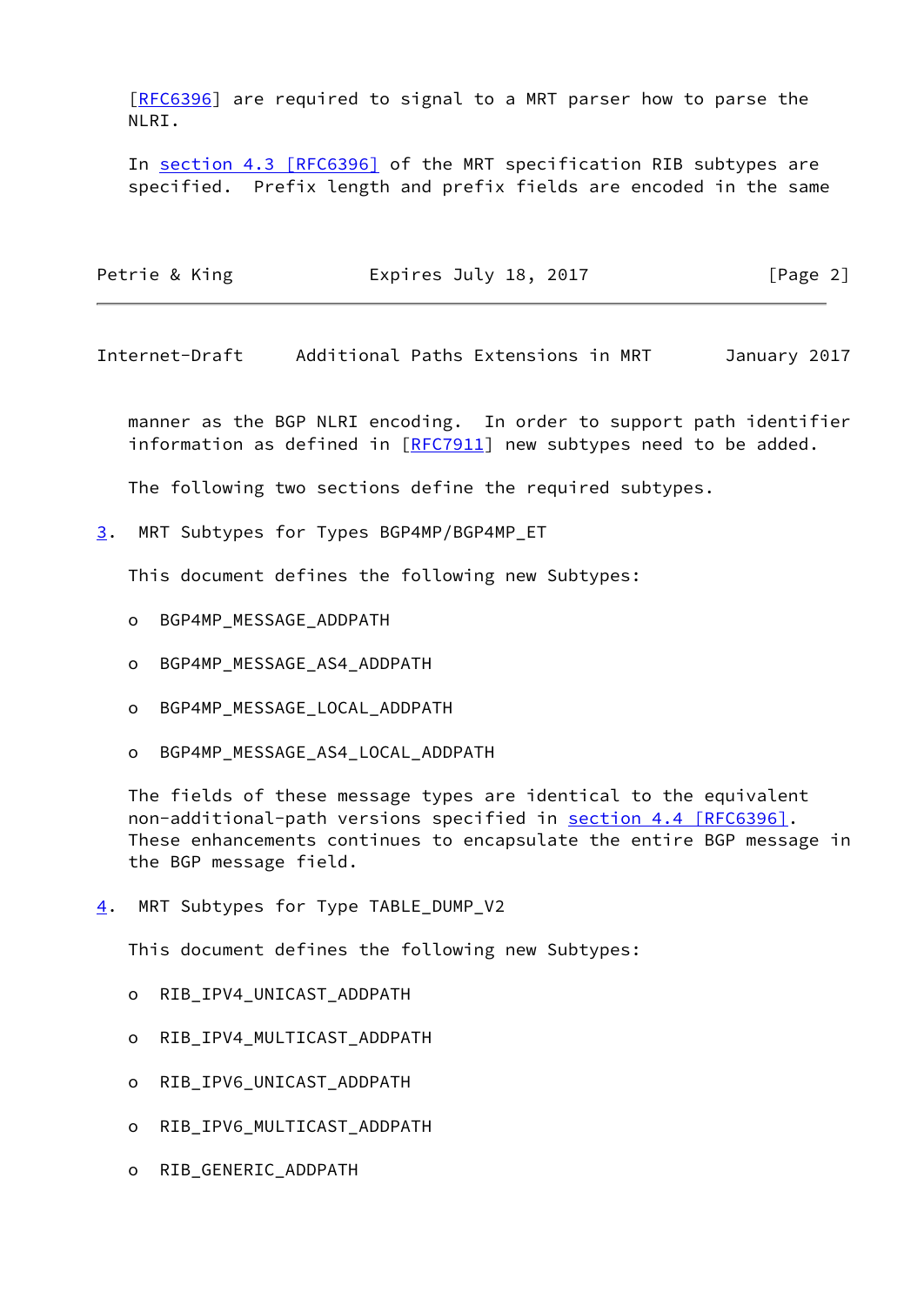The fields of these message types are identical to the equivalent non-additional-path versions specified in section [4.3 \[RFC6396\].](https://datatracker.ietf.org/doc/pdf/rfc6396#section-4.3) However, for the specific case of the 4 AFI/SAFI specific RIB subtypes, the existing RIB Entries field is re-defined as detailed in the sections below.

#### <span id="page-3-0"></span>[4.1](#page-3-0). AFI/SAFI specific RIB Subtypes

 In order to preserve the record compaction achieved by using the most common subtypes, and allowing multiple RIB Entries to be stored in a single TABLE\_DUMP\_V2 record, the existing RIB Entries field is

| Petrie & King | Expires July 18, 2017 | [Page 3] |
|---------------|-----------------------|----------|
|---------------|-----------------------|----------|

<span id="page-3-2"></span>Internet-Draft Additional Paths Extensions in MRT January 2017

 redefined for use within the new AFI/SAFI specific RIB Subtypes defined by this document as follows:

 $0$  1 2 3 0 1 2 3 4 5 6 7 8 9 0 1 2 3 4 5 6 7 8 9 0 1 2 3 4 5 6 7 8 9 0 1 +-+-+-+-+-+-+-+-+-+-+-+-+-+-+-+-+-+-+-+-+-+-+-+-+-+-+-+-+-+-+-+-+ Peer Index +-+-+-+-+-+-+-+-+-+-+-+-+-+-+-+-+-+-+-+-+-+-+-+-+-+-+-+-+-+-+-+-+ | Originated Time | +-+-+-+-+-+-+-+-+-+-+-+-+-+-+-+-+-+-+-+-+-+-+-+-+-+-+-+-+-+-+-+-+ Path Identifier +-+-+-+-+-+-+-+-+-+-+-+-+-+-+-+-+-+-+-+-+-+-+-+-+-+-+-+-+-+-+-+-+ Attribute Length +-+-+-+-+-+-+-+-+-+-+-+-+-+-+-+-+-+-+-+-+-+-+-+-+-+-+-+-+-+-+-+-+ | BGP Attributes... (variable) +-+-+-+-+-+-+-+-+-+-+-+-+-+-+-+-+-+-+-+-+-+-+-+-+-+-+-+

 Figure 1: RIB Entries for AFI/SAFI-specific RIB Subtypes with additional-paths support

 This adds a field to the RIB Entries record, to store the path identifier, when used with the RIB\_IPV4\_UNICAST\_ADDPATH, RIB\_IPV4\_MULTICAST\_ADDPATH, RIB\_IPV6\_UNICAST\_ADDPATH and RIB IPV6 MULTICAST ADDPATH subtypes.

#### <span id="page-3-1"></span>[4.2](#page-3-1). RIB\_GENERIC\_ADDPATH Subtype

 The fields of this subtype are identical to the equivalent non additional-path versions specified in **section [4.3.3 \[RFC6396\]](https://datatracker.ietf.org/doc/pdf/rfc6396#section-4.3.3)**. These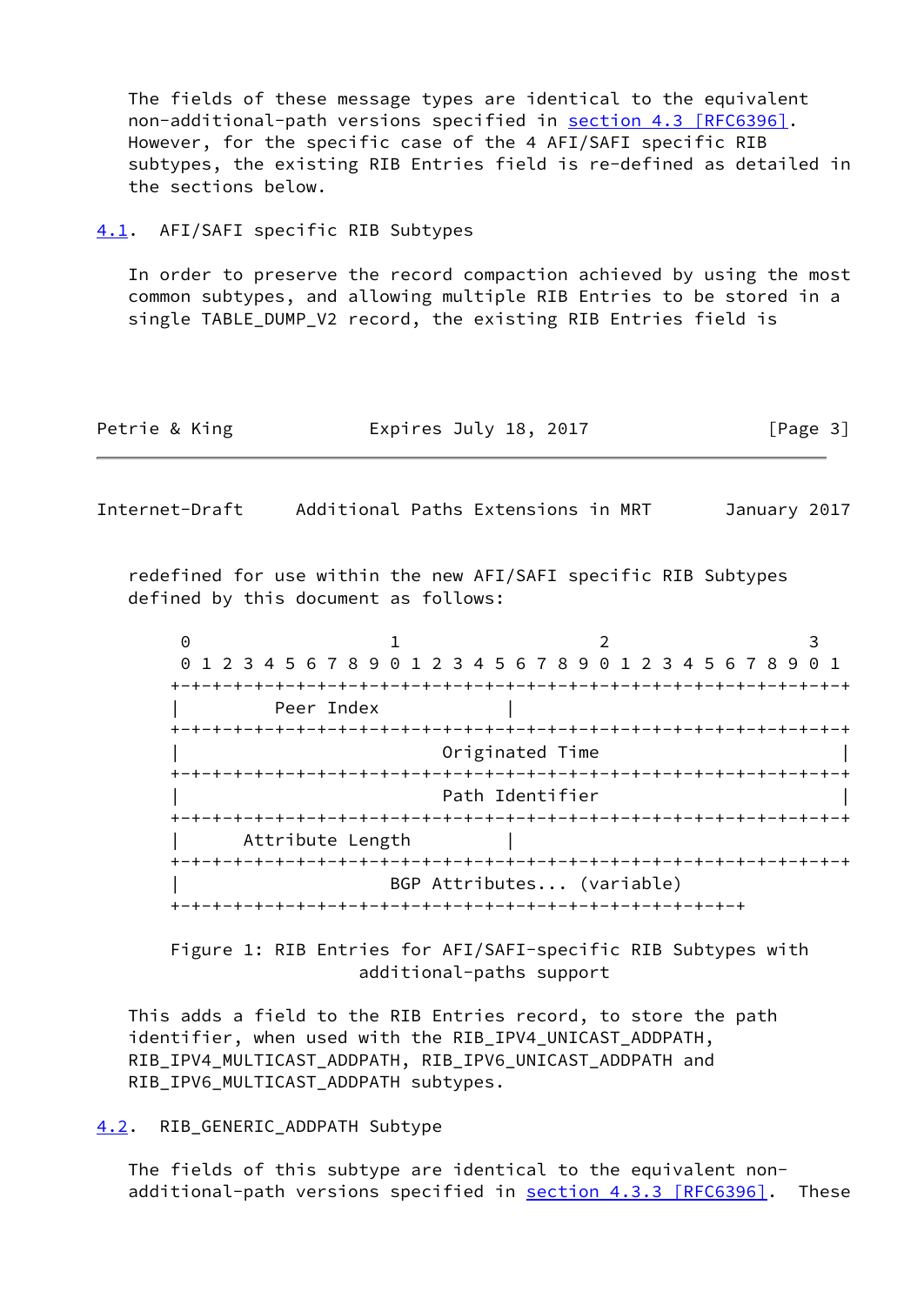fields continue to encapsulate the raw and additional-path enabled AFI/SAFI/NLRI in the record, and the raw attributes in the RIB Entries.

For clarity, the RIB Entries in this subtype are not redefined.

<span id="page-4-0"></span>[5](#page-4-0). IANA Considerations

 This document requests that IANA assign the following subtype codes to the MRT name space  $\lceil \frac{1}{2} \rceil$ :

<span id="page-4-1"></span>[5.1](#page-4-1). BGP4MP/BGP4MP\_ET Subtype codes:

BGP4MP\_MESSAGE\_ADDPATH = 8 ([Section 3\)](#page-2-1)

BGP4MP MESSAGE AS4 ADDPATH = 9 ([Section 3\)](#page-2-1)

BGP4MP\_MESSAGE\_LOCAL\_ADDPATH = 10 [\(Section 3\)](#page-2-1)

| Petrie & King | Expires July 18, 2017 | [Page 4] |
|---------------|-----------------------|----------|
|               |                       |          |

<span id="page-4-3"></span>Internet-Draft Additional Paths Extensions in MRT January 2017

BGP4MP MESSAGE AS4 LOCAL ADDPATH = 11 [\(Section 3\)](#page-2-1)

 The values provided above are suggested as they are used in implementations.

<span id="page-4-2"></span>[5.2](#page-4-2). TABLE\_DUMP\_V2 Subtype codes:

RIB\_IPV4\_UNICAST\_ADDPATH = 8 [\(Section 4.1](#page-3-0))

RIB\_IPV4\_MULTICAST\_ADDPATH = 9 ([Section 4.1](#page-3-0))

RIB\_IPV6\_UNICAST\_ADDPATH = 10 [\(Section 4.1](#page-3-0))

RIB\_IPV6\_MULTICAST\_ADDPATH = 11 ([Section 4.1\)](#page-3-0)

RIB\_GENERIC\_ADDPATH = 12 [\(Section 4.2](#page-3-1))

 The values provided above are suggested as they are used in implementations.

<span id="page-4-4"></span>[6](#page-4-4). Security Considerations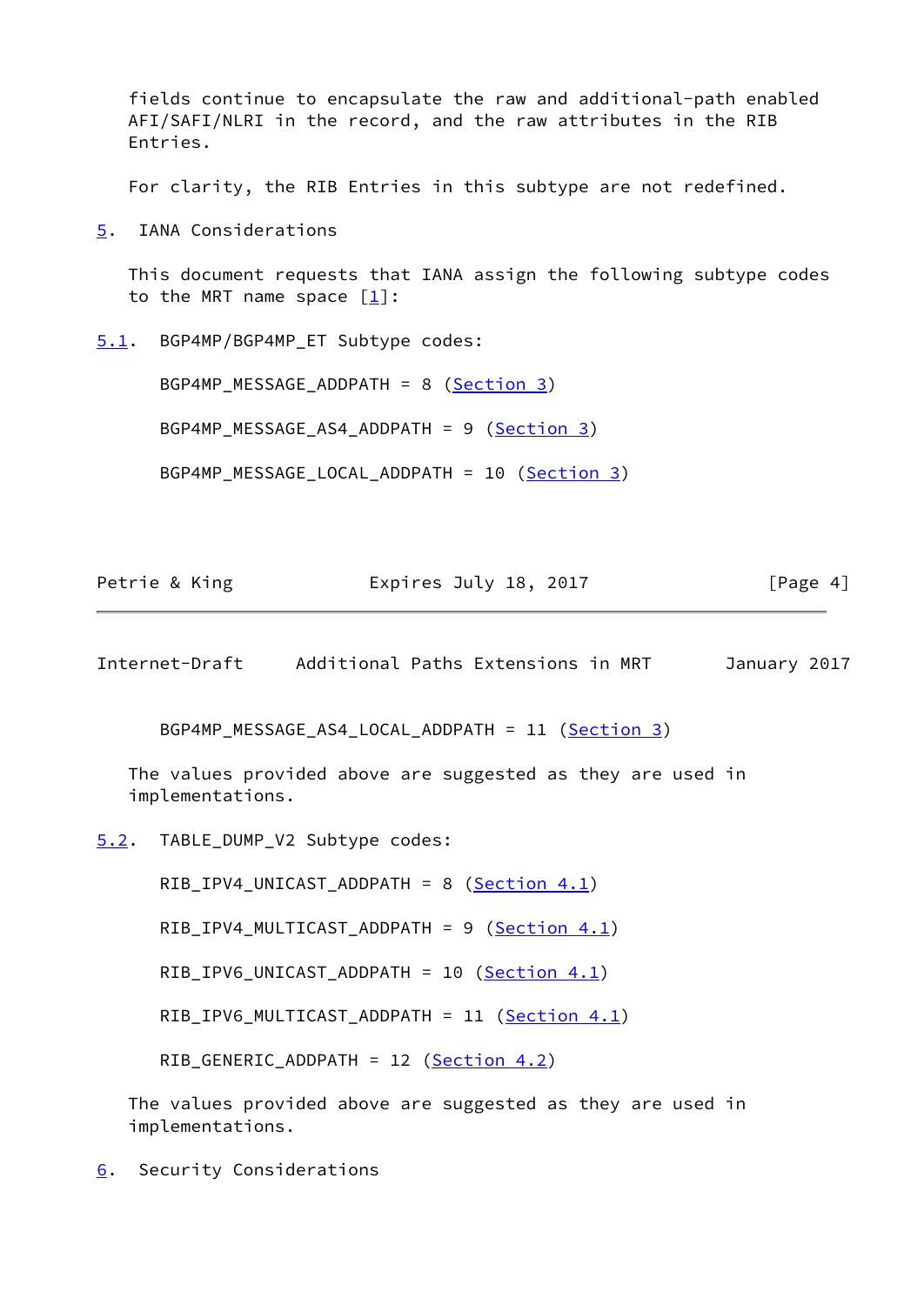It is not believed that this document adds any additional security considerations.

 However, the security considerations of [\[RFC6396](https://datatracker.ietf.org/doc/pdf/rfc6396)] are equally applicable to this document, and this document permits the export of more detailed routing data.

 An organization that uses the MRT format to store their BGP routing information should be aware that supporting these extensions permits more detailed network path information to be stored, and should consider the implications of this within their environment.

 An organization that peers with public BGP collectors, and enables the additional-paths capability on a peering session, should be aware that it is exporting not only its best paths, but potentially other paths within its networks. The BGP peer should consider any and all implications of exposing this additional data.

### <span id="page-5-0"></span>[7](#page-5-0). References

### <span id="page-5-1"></span>[7.1](#page-5-1). Normative References

 [RFC6396] Blunk, L., Karir, M., and C. Labovitz, "Multi-Threaded Routing Toolkit (MRT) Routing Information Export Format", [RFC 6396,](https://datatracker.ietf.org/doc/pdf/rfc6396) DOI 10.17487/RFC6396, October 2011, <<http://www.rfc-editor.org/info/rfc6396>>.

|  | Petrie & King | Expires July 18, 2017 | [Page 5] |
|--|---------------|-----------------------|----------|
|--|---------------|-----------------------|----------|

- <span id="page-5-3"></span>Internet-Draft Additional Paths Extensions in MRT January 2017
	- [RFC7911] Walton, D., Retana, A., Chen, E., and J. Scudder, "Advertisement of Multiple Paths in BGP", [RFC 7911](https://datatracker.ietf.org/doc/pdf/rfc7911), DOI 10.17487/RFC7911, July 2016, <<http://www.rfc-editor.org/info/rfc7911>>.

# <span id="page-5-2"></span>[7.2](#page-5-2). URIs

<span id="page-5-4"></span>[1] <https://www.iana.org/assignments/mrt/mrt.xhtml>

Authors' Addresses

 Colin Petrie RIPE NCC Stationsplein 11 Amsterdam 1012 AB